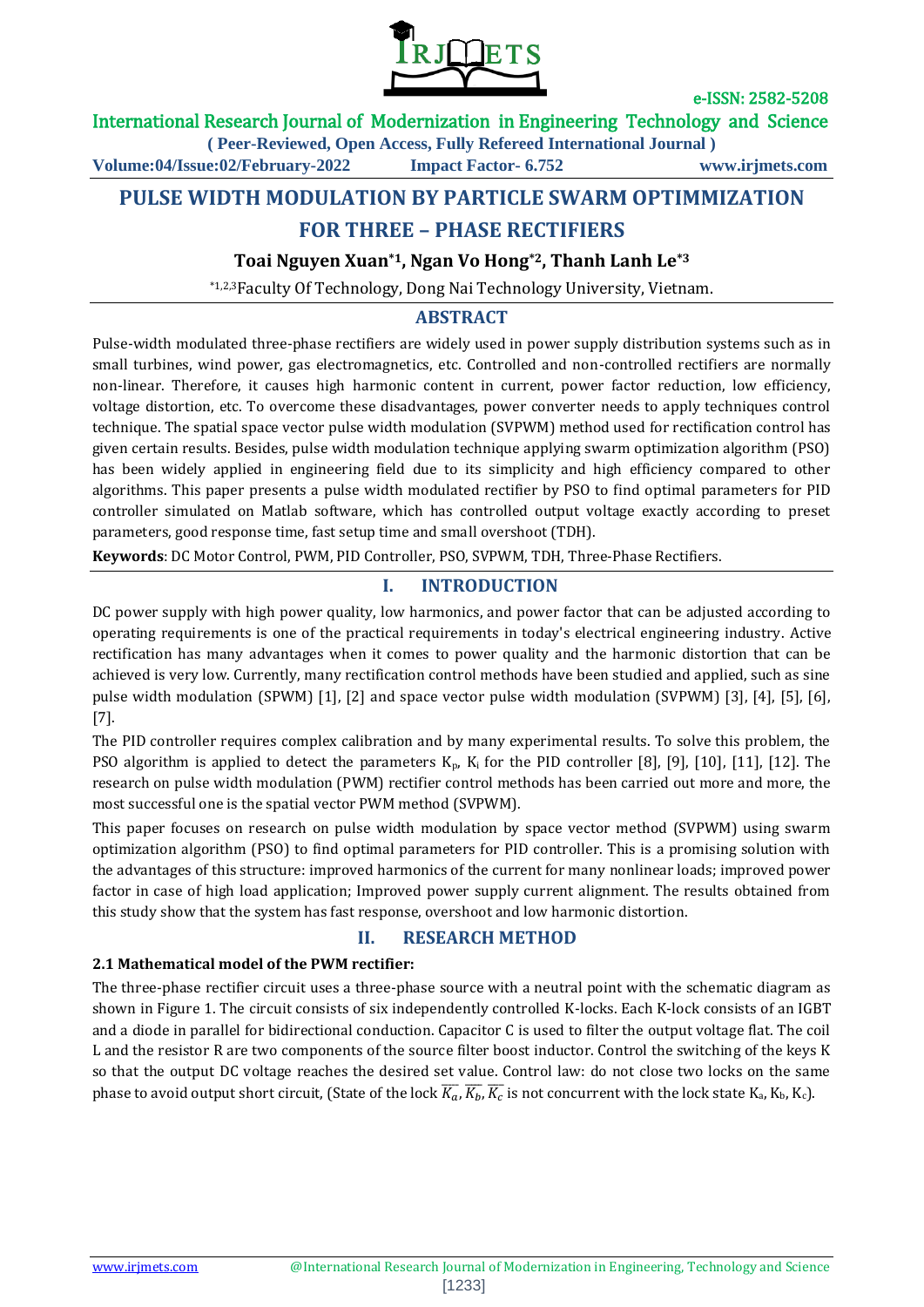

# International Research Journal of Modernization in Engineering Technology and Science

**( Peer-Reviewed, Open Access, Fully Refereed International Journal ) Volume:04/Issue:02/February-2022 Impact Factor- 6.752 www.irjmets.com**



**Fig 1:** Three-phase rectifier circuit

#### **2.2 Spatial vector pulse width modulation (SVPWM)**

SVPWM is implemented by rotating a reference vector around the state diagram, which consists of six fundamental non-zero vectors forming a voltage-space vector diagram for the PWM rectifier as shown in Figure 2 [5], [6], [7].

The working principle of the pulse width modulation space vector circuit is: Control the switching of the keys K so that the output DC voltage reaches the desired set value. Control law: do not close two locks on the same phase to avoid output short circuit. IGBT trigger state according to the spatial vector according to Table 1 with the value 1 being locked, -1 is locking interrupt (State of locks  $\overline{K_a}$ ,  $\overline{K_b}$ ,  $\overline{K_c}$  is not concurrent with state key  $K_a$ ,  $K_b$ ,  $K_c$ ).



**Fig 2**: A voltage-space vector diagram for the PWM rectifier **Table 1:** IGBT excited state table by space vector.

| Status                  | V1           | V <sub>2</sub> | V <sub>3</sub> | V4           | V5           | V6          | V7       | $_{\rm V0}$   |
|-------------------------|--------------|----------------|----------------|--------------|--------------|-------------|----------|---------------|
| Click angle<br>position | $V(1,-1,-1)$ | $V(1,1,-1)$    | $V(-1,1,-1)$   | $V(-1,1,1)$  | $V(-1,-1,1)$ | $V(1,-1,1)$ | V(1,1,1) | $V(-1,-1,-1)$ |
| $K_a$                   |              |                | $-1$           | $-1$         | $-1$         |             |          | $-1$          |
| $K_b$                   | $-1$         | 1              |                | 1            | $-1$         | $-1$        |          | $-1$          |
| $K_c$                   | $-1$         | $-1$           | $-1$           | 1            | 1            |             |          | $-1$          |
| $\overline{K_a}$        | $-1$         | $-1$           | 1              | $\mathbf{1}$ | 1            | $-1$        | $-1$     | $\mathbf{1}$  |
| $\overline{K_b}$        |              | $-1$           | $-1$           | $-1$         | 1            | 1.          | $-1$     |               |
| $\overline{K_c}$        |              | 1              |                | $-1$         | $-1$         | $-1$        | $-1$     |               |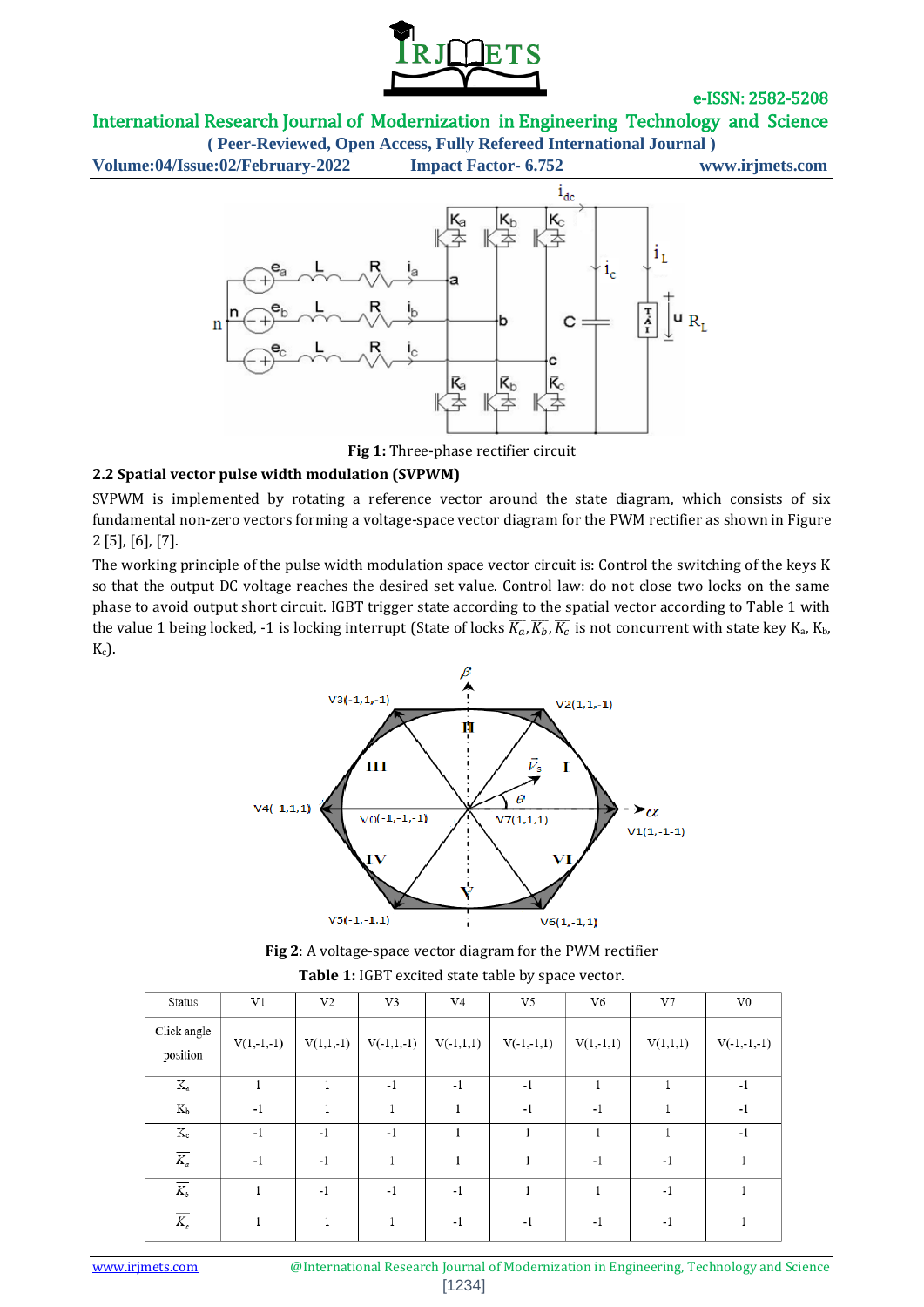

# International Research Journal of Modernization in Engineering Technology and Science

**( Peer-Reviewed, Open Access, Fully Refereed International Journal )**

**Volume:04/Issue:02/February-2022 Impact Factor- 6.752 www.irjmets.com**

#### **2.3 PSO Algorithm**

The swarm optimization method is a form of population evolutionary algorithms known before such as genetic algorithm (GA), Ant colony algorithm. However, PSO differs from GA in that it favors using the interactions between individuals in a population to explore the search space. PSO is the result of modeling the flight of birds in search of food, so it is often classified as algorithms that use swarm intelligence [13], [14], [15], [16].

PSO is initialized by a random group of instances, then searches for the optimal solution by updating generations (iterations). In each generation, each instance is updated by two values: the first value PBest is the best solution obtained so far, the second value GBest is the best solution that the individual is neighboring to the individual. This has been achieved so far. In other words, each individual in the population updates the position according to the best position or other individuals in the population up to the present time. The process of updating instances is based on the following two formulas:

$$
x_{i,m}^{(k+1)} = x_{i,m}^{(k)} + v_{i,m}^{(k+1)}; i=1,2,...,n \quad ; m=1,2,...,d \qquad (1)
$$

$$
v_{i,m}^{(k+1)} = w \cdot v_{i,m}^k + c_1 * rand * (Pbest_{i,m} - x_{i,m}^k) + c_2 * Rand * (Gbest_m - x_{i,m}^k) (2)
$$

In there:

- *n*: number of elements in the group.
- d: population size (dimension).
- *k*: number of repetitions.
- $(k)$
- ,  $v_{i,m}^{(k)}$  *v v*elocity of the i-th individual in the k-th generation.
- w: weight coefficient of inertia.
- *c1,c2*: acceleration coefficient.
- *Rand* : is a random number in the range (0,1).
- $(k)$ ,  $x_{i,m}^{(k)}$  : position of i-th individual in k-th generation.
- $P_{best_i}$ : the best position of the i-th individual.
- $\bullet$  *G*<sub>best<sub>i</sub></sup>: the best position of an individual in a population</sub>

#### **2.4 Adjusting PID Controller using PSO algorithm**

The PID controller uses the PSO algorithm to calibrate the parameters in the three-phase rectifier control Figure 3 as follows.



**Fig 3:** PID controller by swarm algorithm

The  $K_p$ ,  $K_i$  detection block in the PSO algorithm: includes Vref, the PSO adaptive function finds the parameters  $K_p$ ,  $K_i$ , and is placed in the PWM pulse generator block to control the power block for output voltage equal to the preset voltage. The objective of the PID correction method using the PSO algorithm is: to minimize the objective function; find the response step of the system and reduce the error e(t); Repeat the steps until the number of iterations is complete.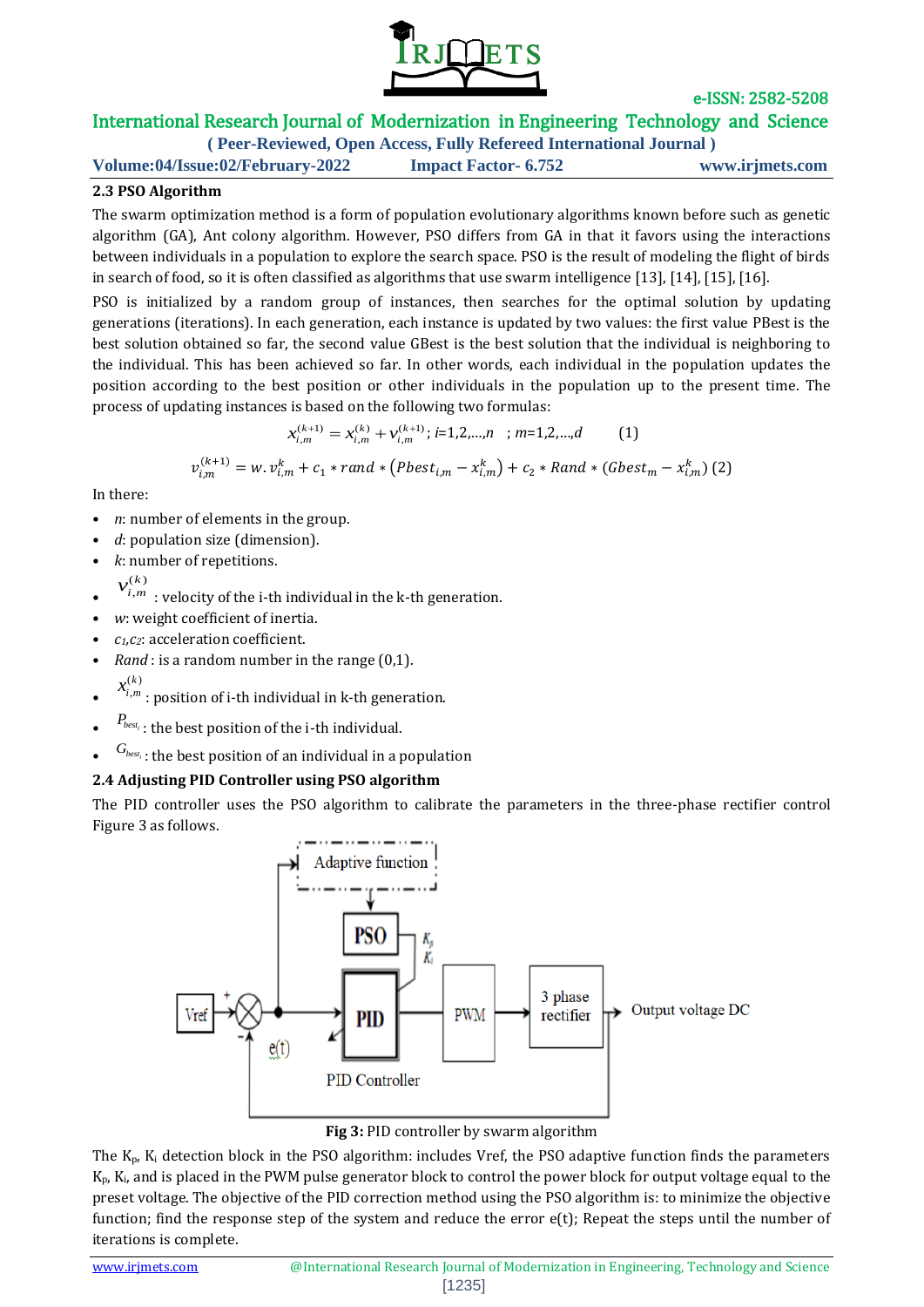

### International Research Journal of Modernization in Engineering Technology and Science

**( Peer-Reviewed, Open Access, Fully Refereed International Journal ) Volume:04/Issue:02/February-2022 Impact Factor- 6.752 www.irjmets.com**

The control objective is to control the output voltage of the 3-phase PWM rectifier to reach the set voltage without overshoot, fast response speed, and near zero setting error.

#### **III. RESULTS AND DISCUSSION**

#### **3.1 Three-phase SVPWM rectifier with PID-PSO control**

Figure 4 is a three-phase closed-loop rectifier with PID-PSO control simulated on Simulink on Matlab. With the 3-phase SVPWM rectifier closed-loop control block shown in Figure 5. And the 3-phase SVPWM rectifier PWM block with PID-PSO control as shown in Figure 6. With PSO running parameters: n=50; bird setp = 50; dim = 2;  $C2 = 1.2$ ;  $C1 = 0.12$ ;  $w = 0.9$ .

Simulink simulation results on Matlab will show that the control structure is capable of working well with a voltage of 400V; frequency 50 Hz as shown in Figure 7 and Figure 8. Loading time is about 0.1s as shown in Figure 9. We have a power factor Cosφ equal to 1. The grid current is sinusoidal, and the high-order harmonic wave is negligible. Stabilize voltage when carrying load and cutting load. The distortion of the THD waveform (%) is small as shown in Figure 10.



**Fig 4:** Simulink diagram of 3-phase SVPWM rectifier with PID-PSO control



**Fig 5:** Three-phase rectifier closed-loop control block SVPWM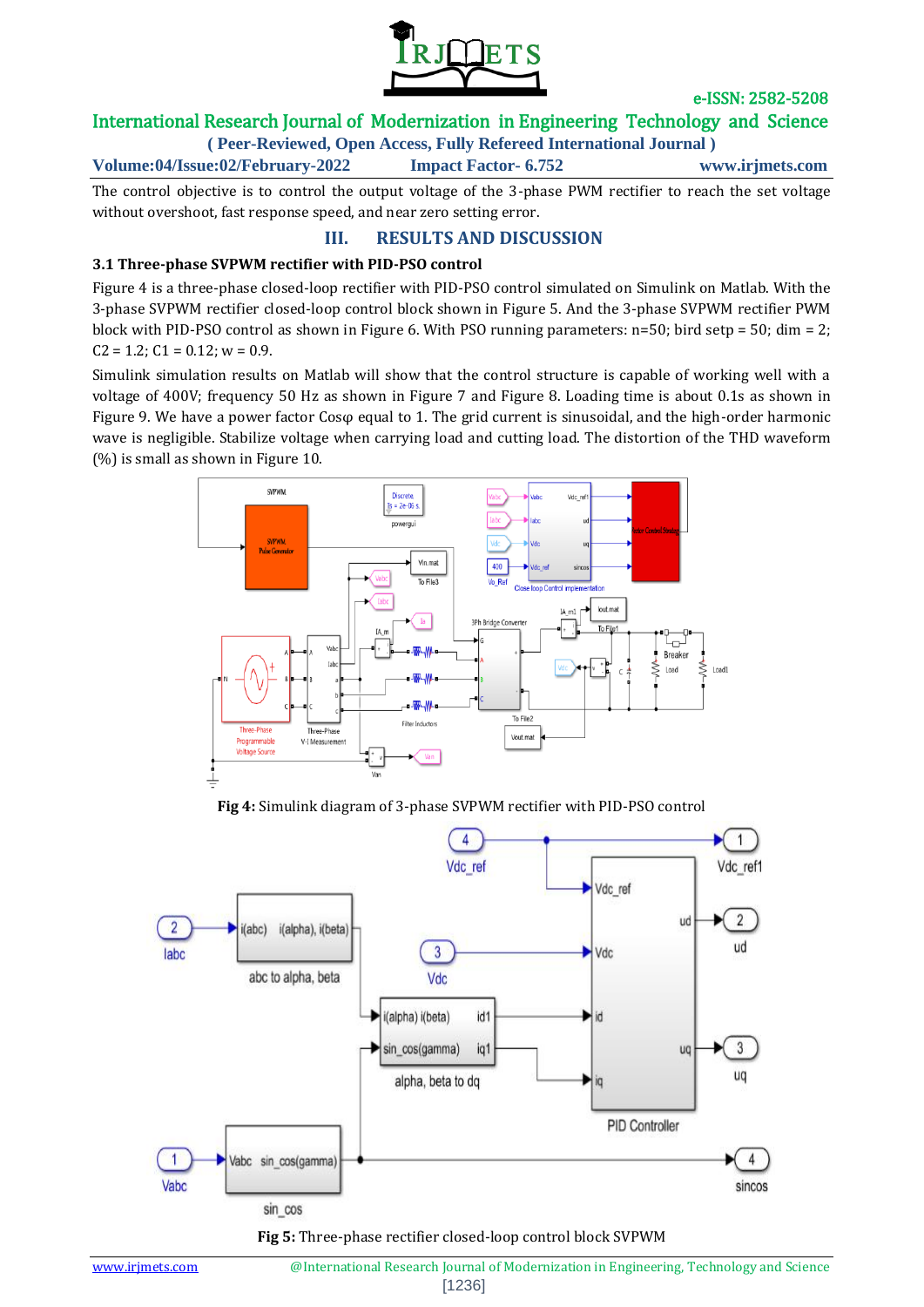





**Fig 8:** Three-phase rectifier voltage response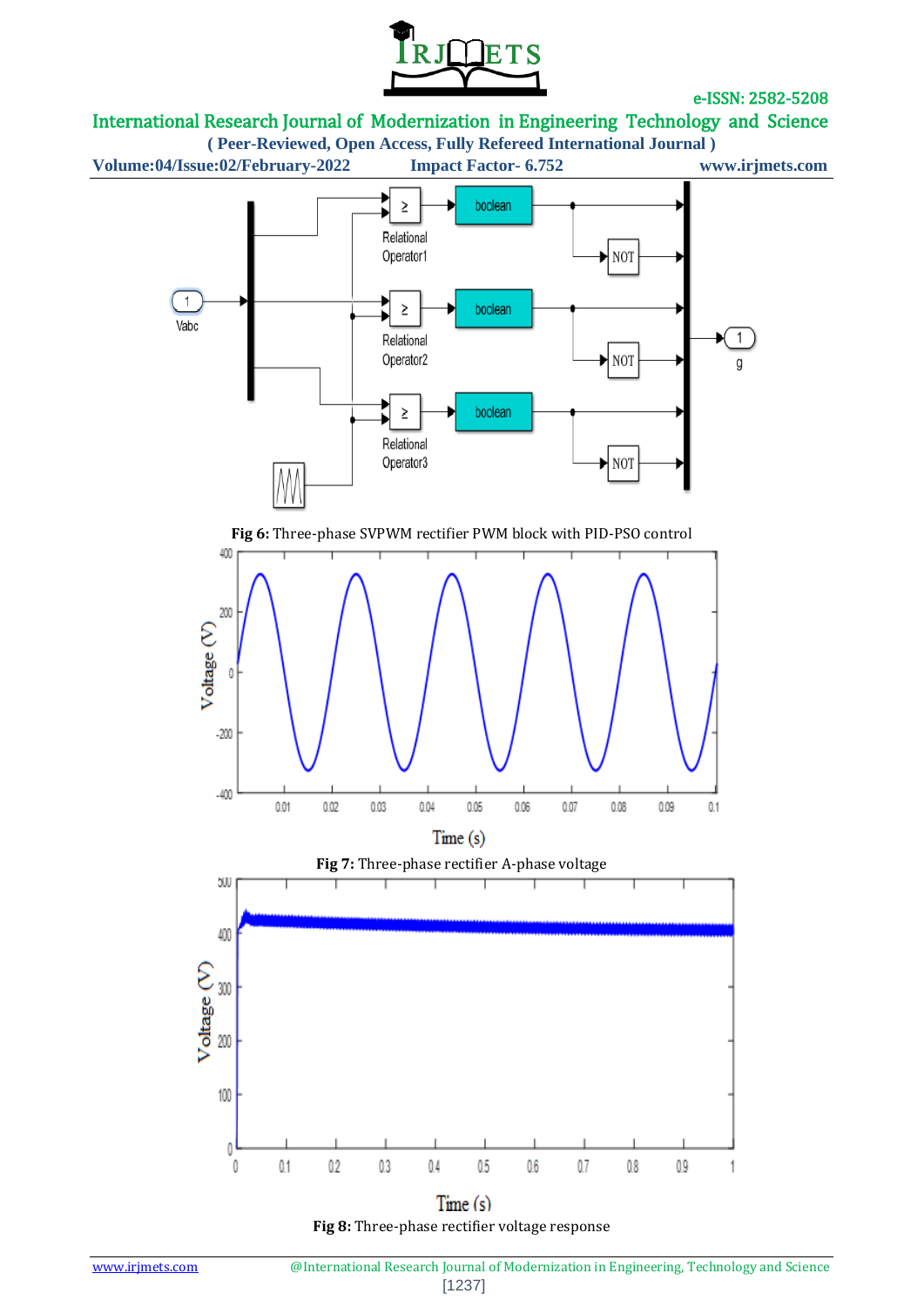



**Fig 10**: TDH index of phase A current under load change

6

Harmonic order

8

10

 $12$ 

**3.2 SVPWM PSO 3-phase rectifier for DC motor control**

 $\circ$ 

 $\circ$ 



**Fig 11**: Simulink diagram of DC motor controller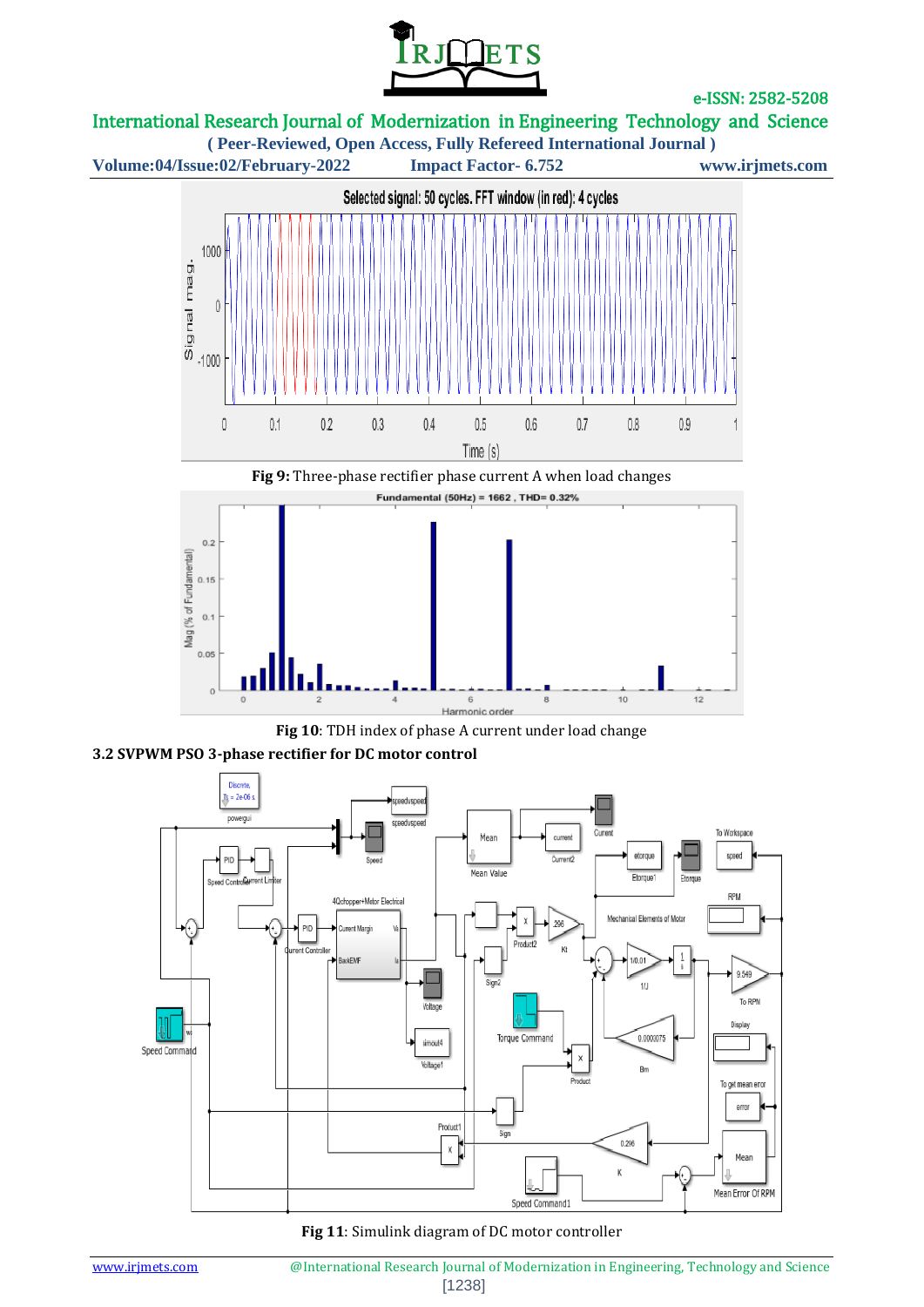







Figure 11 is a 3-phase SVPWM PSO rectifier applied to control a DC motor. The results shown in Figures 12, 13 show that the control structure is capable of working well with the following technical requirements: the set parameter is the time [0 2 4 6 8 15] corresponding to the speed [45 - 45 45 -45 60 80]. The speed response reaches the set speed with a small steady-state error of zero. Sinusoidal grid current, high-order harmonic wave is negligible. Stabilizes voltage when motor speed changes. The THD waveform's distortion (%) is small.